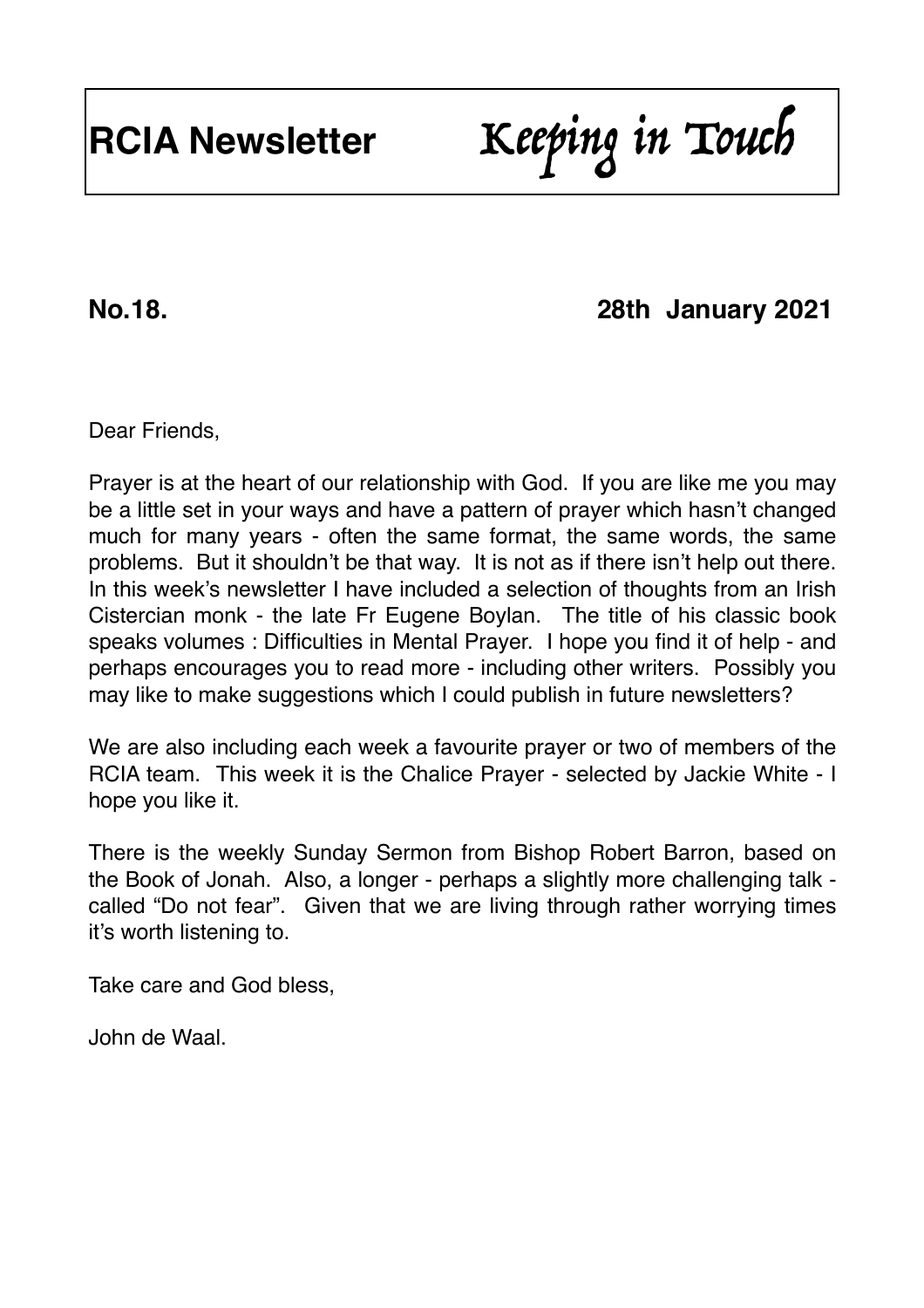## **Difficulties in Mental Prayer by Fr M.Eugene Boylan.**

"Spiritual reading and mental prayer are as necessary for the life of the soul as daily food is for that of the body.

Meditation is "thinking about God", while prayer is "talking to God", a conversation which may develop into contemplation : "looking at God and loving Him."

Our Lord does not look for fine speeches or good grammar…

…for those to whom it is natural, the finer forms of expression of human love are excellent models for our conversation with God.

As long as we **will** to love God, by that very fact, with the help of grace, we **do** love Him.

There is one weapon - one way - that is essential for dealing with all difficulties in prayer and for making progress. That is a firm resolution never to cease trying, never to give up praying, no matter what.

Distractions which are not deliberate are a trial, not a fault. Let us accept them cheerfully and confidently. In His own good time God will come and save us.

Prayer is a work of partnership between Jesus and each one of us.

The great difficulty in prayer is that we want to meet God on our own terms. No matter how often or how far we fall, Jesus is always ready to renew our union, as soon as we are again determined to give up our own way.

We must give God a blank cheque on ourselves and all that we have."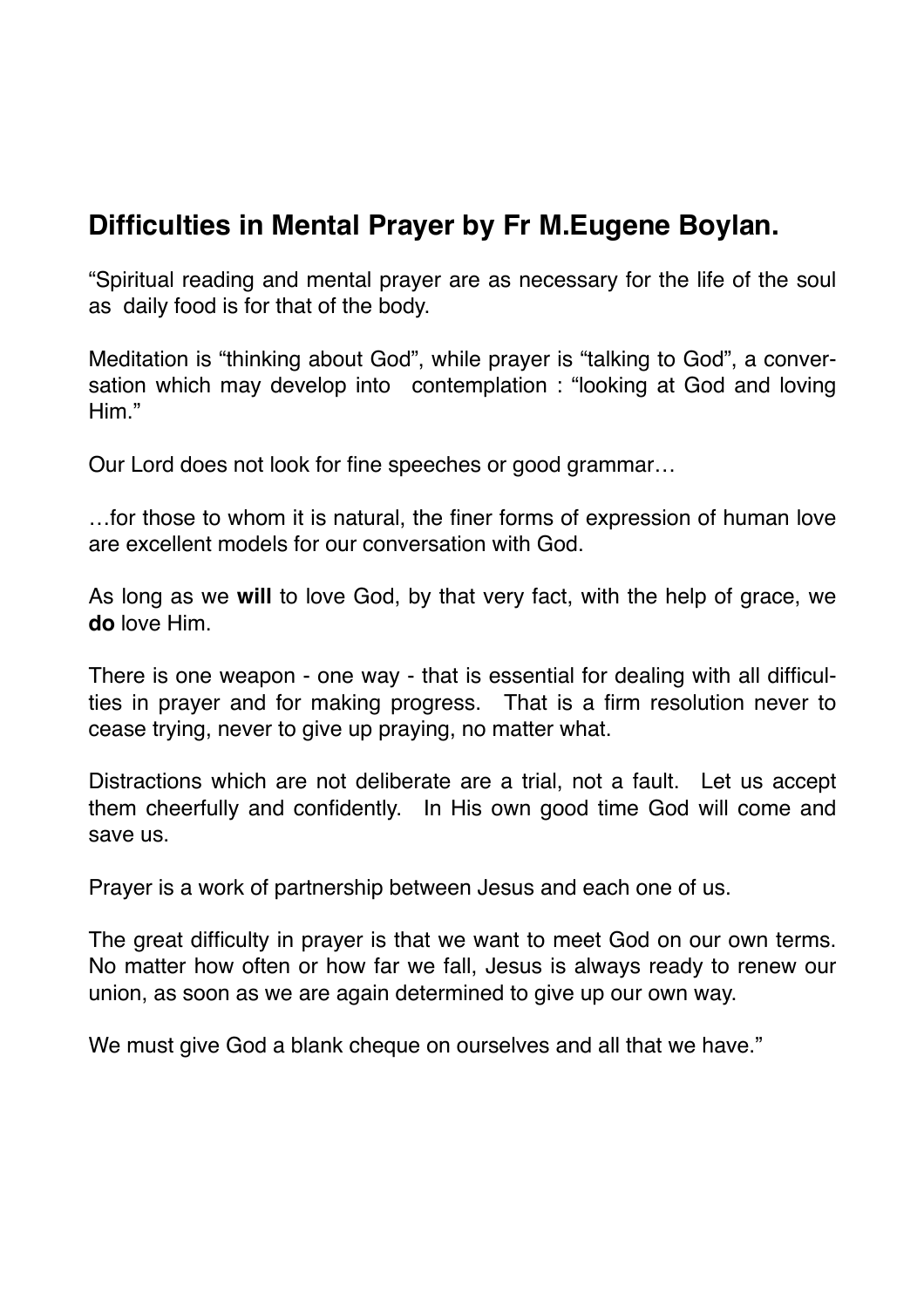#### **The Prayer of the Chalice by Frances Nuttal**

 Father to thee I raise my whole being, a vessel emptied of self. Accept Lord, this my emptiness, and so fill me with Thyself – Thy Light, Thy Love, Thy Life – that these, Thy precious Gifts may radiate through me and overflow the chalice of my heart into the hearts of all with whom I come in contact this day revealing unto them the beauty of Thy Joy and **Wholeness** and the serenity of Thy Peace which nothing can destroy

**Bishop Robert Barron's Sunday Sermon.** This is about the readings from the 3rd Sunday - on the Book of Jonah.

<https://youtu.be/PqGXDnG2Wus>

**A further talk** by Bishop Barron : Do not fear (a longer talk than usual - about half an hour).

<https://youtu.be/GX32w5Uxkwk>